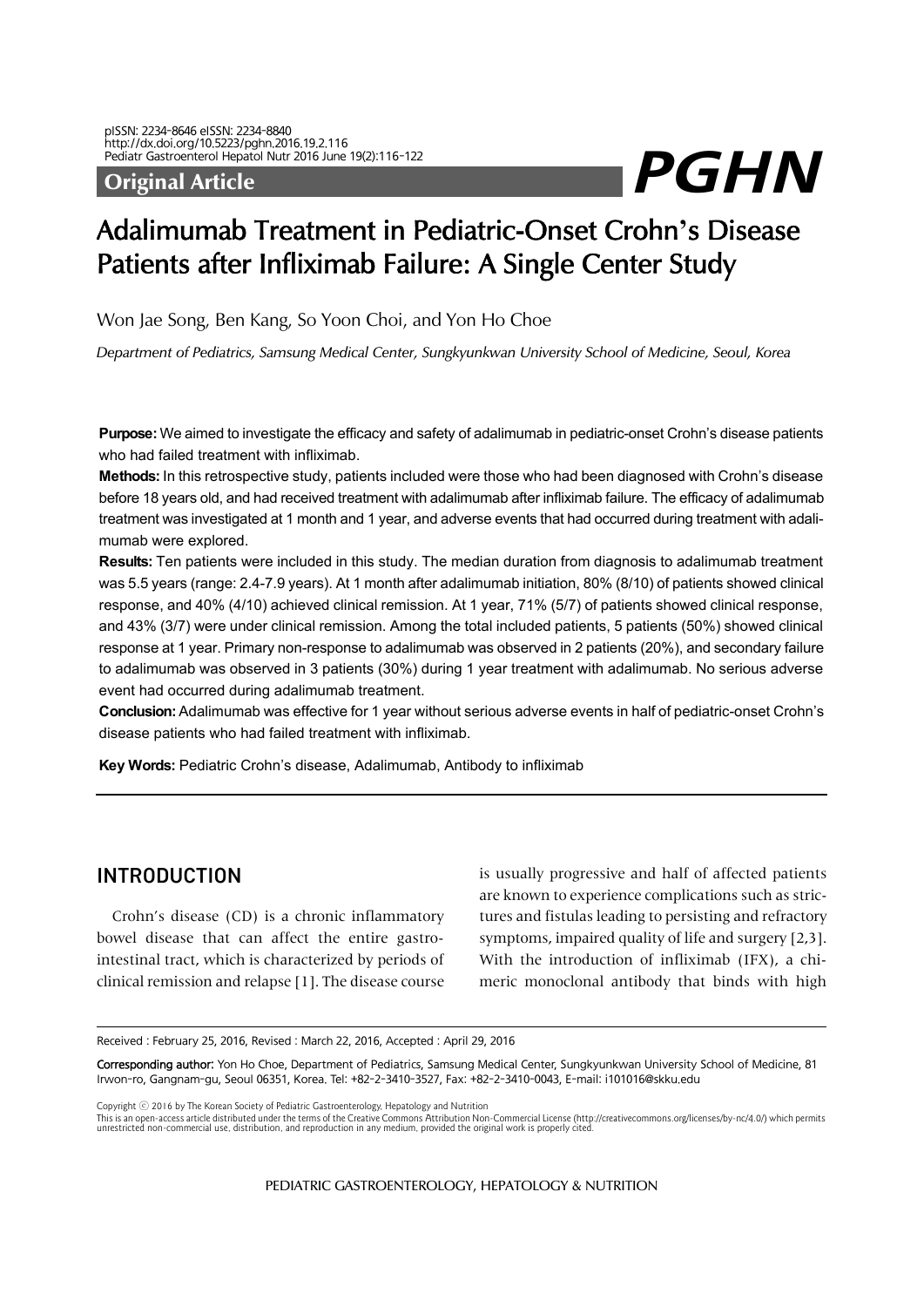specificity and affinity to tumor necrosis factor-alpha (TNF- $\alpha$ ), a large majority of CD patients in diverse age groups refractory to conventional treatments have benefited from its use [4-6]. However, disease relapse due to loss of response (LOR) to IFX is another problem that clinicians face during treatment, requiring adjustments of dose or duration, or a switch to an alternative anti-TNF- $\alpha$  agent, such as adalimumab (ADA) [7].

ADA is a fully humanized monoclonal antibody to TNF- $\alpha$ , that is effective in inducing and maintaining clinical remission in luminal CD patients of moderate-to-severe degree [8-11]. In Korea, ADA has been approved for usage in 2007 in patients of 18 years or more. As its usage in the pediatric population in Korea has been approved just recently in 2015, there is currently no data on the efficacy and safety of ADA in pediatric CD patients of Korea. Fortunately, we have experienced some pediatric-onset CD patients who had received ADA after 18 years of age. Therefore, in this retrospective study we aimed to investigate the efficacy and safety of ADA treatment in patients with pediatric-onset CD who had received ADA after 18 years of age following failure to IFX treatment.

## MATERIALS AND METHODS

This retrospective study was conducted at the Department of Pediatrics at Samsung Medical Center between January 2010 and December 2014. Patients included were those who had been diagnosed with CD before 18 years old, and had received treatment with ADA after IFX failure. CD was diagnosed in accordance with the revised Porto criteria of the European Society for Pediatric Gastroenterology, Hepatology, and Nutrition, and patients of indeterminate type inflammatory bowel disease were excluded [12]. Disease classification and behavior was based on the Paris classification [13].

Data including sex, age, disease classification, past medication and CD related surgery history prior to ADA treatment, disease activity scores of Crohn's disease activity index (CDAI) calculated at each visit

during ADA treatment, laboratory tests including complete blood cell counts with differential counts, chemistry profiles, and C-reactive protein (CRP), concomitant medication and adverse events during ADA treatment were obtained from electronic medical charts of the hospital. Antibody to infliximab (ATI) levels were obtained from the electronic database of an ongoing cohort at our center, in which ATIs had been measured from sera obtained at the point of IFX cessation using an enzyme-linked immunosorbent assay kit (Matriks Biotek Laboratories, Ankara, Turkey) [14].

The efficacy of ADA treatment was determined by clinical response and clinical remission rates evaluated at 1 month and 1 year. As all patients included in this study were 18 years or more, definitions for clinical outcomes were based on the CDAI. Clinical response was defined as a reduction in CDAI score  $\geq$ 70 points from baseline, and clinical remission was defined as a reduction in CDAI <150 points. Primary non-response or primary failure was defined at 1 month as a CDAI decrease of  $\leq$  70 points compared with baseline. Secondary LOR was defined as a CDAI decrease of <70 points compared with baseline during 2 consecutive visits among patients who had achieved clinical response at 1 month. Secondary failure was defined as a status of maintaining LOR despite interval shortening to 1 week [10,15].

Clinical remission rates at 1 year were compared between groups divided according to ATI status at IFX cessation, and according to combined immunosuppression status during ADA by using the Fisher's exact test on IBM SPSS Statistics ver. 22.0 (IBM Co., Armonk, NY, USA). The *p*-value for statistical significance was defined as  $p < 0.05$ . This study was approved by the Institutional Review Board of Samsung Medical Center (IRB no. 2015-04-123).

# RESULTS

#### Patient characteristics

Ten patients were included in this retrospective study. All of the patients were diagnosed before 18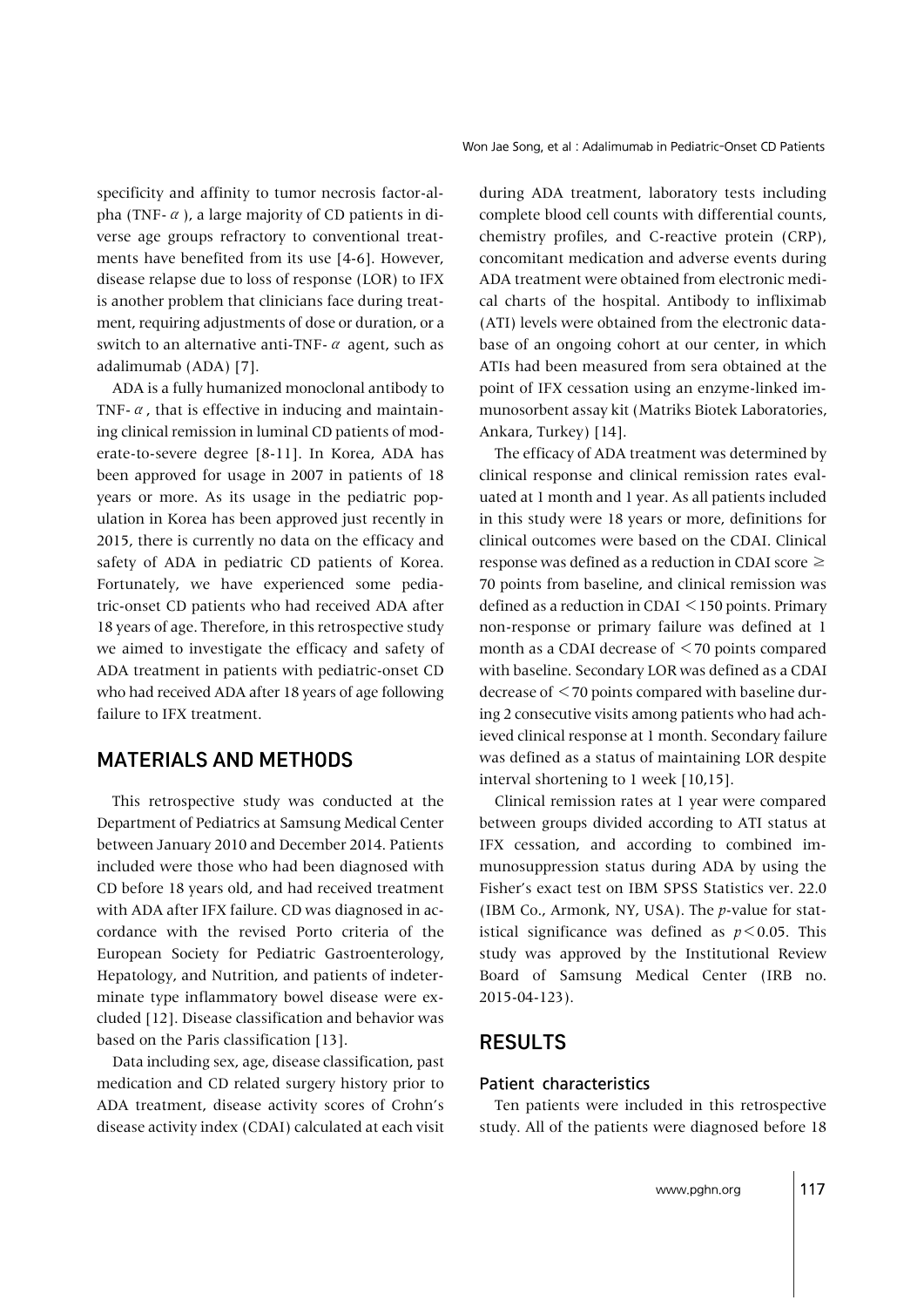| Remission<br>Remission<br>$L3+L4ab$<br>Negative<br>0.21<br>None<br>2.6<br>4.5<br>14.6<br>5.4<br>$\overline{N}$<br>$\rm \stackrel{\circ}{\rm \stackrel{\circ}{\rm \scriptscriptstyle M}}$<br>$\rm _{XO}$<br>Yes<br>20.1<br>$\rm _{Z}^{\circ}$<br>$\rm _{NO}$<br>$\overline{R}$<br>$\overline{B}$<br>$\vec{\sigma}$<br>$\overline{B}$<br>Σ<br>68<br>$\overline{18}$<br>$\infty$<br>299<br>Response<br>Response<br>Injection<br>Positive<br>1.58<br>2.47<br>13.9<br>18.4<br>3.3<br>3.4<br>$\overline{\mathsf{X}}$<br>$\overline{\mathsf{x}}$<br>Yes<br>$\rm \stackrel{\circ}{\rm \stackrel{\circ}{\rm \scriptscriptstyle M}}$<br>$\rm _{XO}$<br>$\rm _{X}^{\circ}$<br>$\rm \stackrel{\circ}{\rm \stackrel{\circ}{\rm \scriptscriptstyle M}}$<br>$\mathcal{S}$<br>B <sub>2</sub><br>$\Xi$<br>$_{\rm B1}$<br>276<br>170<br>叫<br>$\overline{ }$<br>$\overline{13}$<br>$(2^{\circ}$ failure)<br>Response<br>$L3+L4b$<br>Positive<br>5.06<br>None<br>5.9<br>Blp<br>3.0<br>19.0<br>B <sub>2</sub> p<br>13.2<br>Yes<br>Yes<br>Yes<br>N/A<br>$\mathop{\mathrm{Yes}}$<br>N/A<br>N/A<br>$\sum_{i=1}^{n}$<br>$\mathcal{G}$<br>N/A<br>$\overline{R}$<br>Σ<br>$\infty$<br>$\circ$<br>223<br>$1^{\circ}$ failure<br>Negative<br>0.82<br>None<br>3.7<br>3.8<br>Blp<br>Blp<br>17.8<br>$\frac{1}{2}$<br>Yes<br>N/A<br>Yes<br>21.7<br>N/A<br>N/A<br>N/A<br>N/A<br>N/A<br>$\rm \stackrel{\circ}{\rm \stackrel{\circ}{\rm \scriptscriptstyle M}}$<br>$\mathcal{G}^{\circ}$<br>$\overline{\mathbf{L}}$<br>$\mathbf{r}$<br>262<br>$\overline{12}$<br>$\sqrt{2}$<br>Remission<br>Response<br>Positive<br>0.62<br>None<br>16.9<br>2.4<br>2.2<br>0.5<br>$\overline{M}$<br>19.3<br>$\overline{\mathsf{X}}$<br>Yes<br>$_{\rm N_O}$<br>$\rm \stackrel{\circ}{\rm \stackrel{\circ}{\rm \scriptscriptstyle M}}$<br>$\rm _{X}^{\circ}$<br>$\rm \stackrel{\circ}{\rm \stackrel{\circ}{\rm \scriptscriptstyle M}}$<br>$\mathcal{S}$<br>$\overline{B}$<br>$\Xi$<br>$\mathbf{L}$<br>z<br>$\triangleright$<br>122<br>4<br>231<br>Arthralgia,<br>$2^{\circ}$ failure<br>Response<br>Negative<br>$L3+L4b$<br>3.34<br>3.33<br>B1p<br>Blp<br>19.5<br>5.4<br>3.5<br>$\frac{1}{2}$<br>Yes<br>14.1<br>Yes<br>$\mathop{\rm S}\nolimits$<br>$\tilde{z}$<br>$\mathop{\mathsf{S}}$<br>$\stackrel{\mathtt{o}}{\mathtt{x}}$<br>$\vec{5}$<br>z<br>316<br>263<br>$\sim$<br>3<br>Remission<br>Remission<br>$L3+L4b$<br>Positive<br>4.43<br>0.23<br>Вlp<br>7.9<br>B2p<br>1.8<br>11.3<br>19.2<br>$\rm _{X}^{\circ}$<br>URI<br>Yes<br>Yes<br>Yes<br>$\rm _{XO}$<br>$\rm _{XO}$<br>$\rm _{Z}^{\circ}$<br>$\vec{5}$<br>z<br>39<br>$\mathbf 2$<br>223<br>$\sim$<br>$L3+LAab$<br>Negative<br>$1^{\circ}$ failure<br>8.91<br>None<br>B1p<br>$\overline{1.0}$<br>5.5<br>19.0<br>13.5<br>B <sub>2</sub> p<br>Yes<br>$\mathbf{N}/\mathbf{A}$<br>Yes<br>Yes<br>N/A<br>N/A<br>N/A<br>N/A<br>N/A<br>Yes<br>$\vec{5}$<br>Σ<br>443<br>$\overline{21}$<br>Disease behavior at baseline ADA<br>Duration of IFX treatment (yr)<br>CRP at baseline ADA (mg/dL)<br>Disease behavior at diagnosis<br>Concomitant AZA at 1 year<br>ATI status at IFX cessation<br>Clinical status at 1 month<br>Concomitant CS at 1 year<br>Age at baseline ADA (yr)<br>ADA at latest follow up<br>Clinical status at 1 year<br>CRP at 1 year (mg/dL)<br>CDAI at baseline ADA<br>during the first year<br>Age at diagnosis (yr)<br>Disease duration (yr)<br>Growth delay before<br>Baseline characteristics<br>Dose intensification<br>Continuously under<br>Treatment duration<br>at baseline ADA<br>Concomitant AZA<br>at baseline ADA<br>with ADA (mo)<br>Disease location*<br>Concomitant CS<br>CDAI at 1 year<br>Treatment course<br>baseline ADA<br>ADA cessation<br>Adverse events<br>Sex |          |  |      |  | Patient number |           |                                       |                         |
|----------------------------------------------------------------------------------------------------------------------------------------------------------------------------------------------------------------------------------------------------------------------------------------------------------------------------------------------------------------------------------------------------------------------------------------------------------------------------------------------------------------------------------------------------------------------------------------------------------------------------------------------------------------------------------------------------------------------------------------------------------------------------------------------------------------------------------------------------------------------------------------------------------------------------------------------------------------------------------------------------------------------------------------------------------------------------------------------------------------------------------------------------------------------------------------------------------------------------------------------------------------------------------------------------------------------------------------------------------------------------------------------------------------------------------------------------------------------------------------------------------------------------------------------------------------------------------------------------------------------------------------------------------------------------------------------------------------------------------------------------------------------------------------------------------------------------------------------------------------------------------------------------------------------------------------------------------------------------------------------------------------------------------------------------------------------------------------------------------------------------------------------------------------------------------------------------------------------------------------------------------------------------------------------------------------------------------------------------------------------------------------------------------------------------------------------------------------------------------------------------------------------------------------------------------------------------------------------------------------------------------------------------------------------------------------------------------------------------------------------------------------------------------------------------------------------------------------------------------------------------------------------------------------------------------------------------------------------------------------------------------------------------------------------------------------------------------------------------------------------------------------------------------------------------------------------------------------------------------------------------------------------------------------------------------------------------------------------------------------------------------------------------------------------------------------------------------------------------------------------------------------------------------------------------------------------------------------------------------------------------------------------------------------------------------------------------|----------|--|------|--|----------------|-----------|---------------------------------------|-------------------------|
|                                                                                                                                                                                                                                                                                                                                                                                                                                                                                                                                                                                                                                                                                                                                                                                                                                                                                                                                                                                                                                                                                                                                                                                                                                                                                                                                                                                                                                                                                                                                                                                                                                                                                                                                                                                                                                                                                                                                                                                                                                                                                                                                                                                                                                                                                                                                                                                                                                                                                                                                                                                                                                                                                                                                                                                                                                                                                                                                                                                                                                                                                                                                                                                                                                                                                                                                                                                                                                                                                                                                                                                                                                                                                                    | Variable |  |      |  |                |           | $\sigma$                              | $\overline{10}$         |
|                                                                                                                                                                                                                                                                                                                                                                                                                                                                                                                                                                                                                                                                                                                                                                                                                                                                                                                                                                                                                                                                                                                                                                                                                                                                                                                                                                                                                                                                                                                                                                                                                                                                                                                                                                                                                                                                                                                                                                                                                                                                                                                                                                                                                                                                                                                                                                                                                                                                                                                                                                                                                                                                                                                                                                                                                                                                                                                                                                                                                                                                                                                                                                                                                                                                                                                                                                                                                                                                                                                                                                                                                                                                                                    |          |  |      |  |                |           |                                       |                         |
|                                                                                                                                                                                                                                                                                                                                                                                                                                                                                                                                                                                                                                                                                                                                                                                                                                                                                                                                                                                                                                                                                                                                                                                                                                                                                                                                                                                                                                                                                                                                                                                                                                                                                                                                                                                                                                                                                                                                                                                                                                                                                                                                                                                                                                                                                                                                                                                                                                                                                                                                                                                                                                                                                                                                                                                                                                                                                                                                                                                                                                                                                                                                                                                                                                                                                                                                                                                                                                                                                                                                                                                                                                                                                                    |          |  |      |  |                |           | 叫                                     | $\mathbf{r}$            |
|                                                                                                                                                                                                                                                                                                                                                                                                                                                                                                                                                                                                                                                                                                                                                                                                                                                                                                                                                                                                                                                                                                                                                                                                                                                                                                                                                                                                                                                                                                                                                                                                                                                                                                                                                                                                                                                                                                                                                                                                                                                                                                                                                                                                                                                                                                                                                                                                                                                                                                                                                                                                                                                                                                                                                                                                                                                                                                                                                                                                                                                                                                                                                                                                                                                                                                                                                                                                                                                                                                                                                                                                                                                                                                    |          |  |      |  |                |           | 15.0                                  | 13.2                    |
|                                                                                                                                                                                                                                                                                                                                                                                                                                                                                                                                                                                                                                                                                                                                                                                                                                                                                                                                                                                                                                                                                                                                                                                                                                                                                                                                                                                                                                                                                                                                                                                                                                                                                                                                                                                                                                                                                                                                                                                                                                                                                                                                                                                                                                                                                                                                                                                                                                                                                                                                                                                                                                                                                                                                                                                                                                                                                                                                                                                                                                                                                                                                                                                                                                                                                                                                                                                                                                                                                                                                                                                                                                                                                                    |          |  |      |  |                |           | 21.0                                  | 20.6                    |
|                                                                                                                                                                                                                                                                                                                                                                                                                                                                                                                                                                                                                                                                                                                                                                                                                                                                                                                                                                                                                                                                                                                                                                                                                                                                                                                                                                                                                                                                                                                                                                                                                                                                                                                                                                                                                                                                                                                                                                                                                                                                                                                                                                                                                                                                                                                                                                                                                                                                                                                                                                                                                                                                                                                                                                                                                                                                                                                                                                                                                                                                                                                                                                                                                                                                                                                                                                                                                                                                                                                                                                                                                                                                                                    |          |  |      |  |                |           | 6.0                                   | 7.4                     |
|                                                                                                                                                                                                                                                                                                                                                                                                                                                                                                                                                                                                                                                                                                                                                                                                                                                                                                                                                                                                                                                                                                                                                                                                                                                                                                                                                                                                                                                                                                                                                                                                                                                                                                                                                                                                                                                                                                                                                                                                                                                                                                                                                                                                                                                                                                                                                                                                                                                                                                                                                                                                                                                                                                                                                                                                                                                                                                                                                                                                                                                                                                                                                                                                                                                                                                                                                                                                                                                                                                                                                                                                                                                                                                    |          |  |      |  |                |           | $\mathbf{L}^2$                        | $L3+LAa$                |
|                                                                                                                                                                                                                                                                                                                                                                                                                                                                                                                                                                                                                                                                                                                                                                                                                                                                                                                                                                                                                                                                                                                                                                                                                                                                                                                                                                                                                                                                                                                                                                                                                                                                                                                                                                                                                                                                                                                                                                                                                                                                                                                                                                                                                                                                                                                                                                                                                                                                                                                                                                                                                                                                                                                                                                                                                                                                                                                                                                                                                                                                                                                                                                                                                                                                                                                                                                                                                                                                                                                                                                                                                                                                                                    |          |  |      |  |                |           | Blp                                   | B2                      |
|                                                                                                                                                                                                                                                                                                                                                                                                                                                                                                                                                                                                                                                                                                                                                                                                                                                                                                                                                                                                                                                                                                                                                                                                                                                                                                                                                                                                                                                                                                                                                                                                                                                                                                                                                                                                                                                                                                                                                                                                                                                                                                                                                                                                                                                                                                                                                                                                                                                                                                                                                                                                                                                                                                                                                                                                                                                                                                                                                                                                                                                                                                                                                                                                                                                                                                                                                                                                                                                                                                                                                                                                                                                                                                    |          |  |      |  |                |           | Blp                                   | $\mathbf{B}2$           |
|                                                                                                                                                                                                                                                                                                                                                                                                                                                                                                                                                                                                                                                                                                                                                                                                                                                                                                                                                                                                                                                                                                                                                                                                                                                                                                                                                                                                                                                                                                                                                                                                                                                                                                                                                                                                                                                                                                                                                                                                                                                                                                                                                                                                                                                                                                                                                                                                                                                                                                                                                                                                                                                                                                                                                                                                                                                                                                                                                                                                                                                                                                                                                                                                                                                                                                                                                                                                                                                                                                                                                                                                                                                                                                    |          |  |      |  |                |           | $\mathcal{S}$                         | $\mathcal{G}$           |
|                                                                                                                                                                                                                                                                                                                                                                                                                                                                                                                                                                                                                                                                                                                                                                                                                                                                                                                                                                                                                                                                                                                                                                                                                                                                                                                                                                                                                                                                                                                                                                                                                                                                                                                                                                                                                                                                                                                                                                                                                                                                                                                                                                                                                                                                                                                                                                                                                                                                                                                                                                                                                                                                                                                                                                                                                                                                                                                                                                                                                                                                                                                                                                                                                                                                                                                                                                                                                                                                                                                                                                                                                                                                                                    |          |  |      |  |                |           | 6.0                                   | 4.6                     |
|                                                                                                                                                                                                                                                                                                                                                                                                                                                                                                                                                                                                                                                                                                                                                                                                                                                                                                                                                                                                                                                                                                                                                                                                                                                                                                                                                                                                                                                                                                                                                                                                                                                                                                                                                                                                                                                                                                                                                                                                                                                                                                                                                                                                                                                                                                                                                                                                                                                                                                                                                                                                                                                                                                                                                                                                                                                                                                                                                                                                                                                                                                                                                                                                                                                                                                                                                                                                                                                                                                                                                                                                                                                                                                    |          |  |      |  |                |           | Negative                              | Positive                |
|                                                                                                                                                                                                                                                                                                                                                                                                                                                                                                                                                                                                                                                                                                                                                                                                                                                                                                                                                                                                                                                                                                                                                                                                                                                                                                                                                                                                                                                                                                                                                                                                                                                                                                                                                                                                                                                                                                                                                                                                                                                                                                                                                                                                                                                                                                                                                                                                                                                                                                                                                                                                                                                                                                                                                                                                                                                                                                                                                                                                                                                                                                                                                                                                                                                                                                                                                                                                                                                                                                                                                                                                                                                                                                    |          |  |      |  |                |           | $\overline{\mathsf{X}}$               | $\tilde{z}$             |
|                                                                                                                                                                                                                                                                                                                                                                                                                                                                                                                                                                                                                                                                                                                                                                                                                                                                                                                                                                                                                                                                                                                                                                                                                                                                                                                                                                                                                                                                                                                                                                                                                                                                                                                                                                                                                                                                                                                                                                                                                                                                                                                                                                                                                                                                                                                                                                                                                                                                                                                                                                                                                                                                                                                                                                                                                                                                                                                                                                                                                                                                                                                                                                                                                                                                                                                                                                                                                                                                                                                                                                                                                                                                                                    |          |  |      |  |                |           | Yes                                   | $_{\rm Yes}$            |
|                                                                                                                                                                                                                                                                                                                                                                                                                                                                                                                                                                                                                                                                                                                                                                                                                                                                                                                                                                                                                                                                                                                                                                                                                                                                                                                                                                                                                                                                                                                                                                                                                                                                                                                                                                                                                                                                                                                                                                                                                                                                                                                                                                                                                                                                                                                                                                                                                                                                                                                                                                                                                                                                                                                                                                                                                                                                                                                                                                                                                                                                                                                                                                                                                                                                                                                                                                                                                                                                                                                                                                                                                                                                                                    |          |  |      |  |                |           | 266                                   | 299                     |
|                                                                                                                                                                                                                                                                                                                                                                                                                                                                                                                                                                                                                                                                                                                                                                                                                                                                                                                                                                                                                                                                                                                                                                                                                                                                                                                                                                                                                                                                                                                                                                                                                                                                                                                                                                                                                                                                                                                                                                                                                                                                                                                                                                                                                                                                                                                                                                                                                                                                                                                                                                                                                                                                                                                                                                                                                                                                                                                                                                                                                                                                                                                                                                                                                                                                                                                                                                                                                                                                                                                                                                                                                                                                                                    |          |  |      |  |                |           | 1.53                                  | 0.81                    |
|                                                                                                                                                                                                                                                                                                                                                                                                                                                                                                                                                                                                                                                                                                                                                                                                                                                                                                                                                                                                                                                                                                                                                                                                                                                                                                                                                                                                                                                                                                                                                                                                                                                                                                                                                                                                                                                                                                                                                                                                                                                                                                                                                                                                                                                                                                                                                                                                                                                                                                                                                                                                                                                                                                                                                                                                                                                                                                                                                                                                                                                                                                                                                                                                                                                                                                                                                                                                                                                                                                                                                                                                                                                                                                    |          |  |      |  |                |           |                                       |                         |
|                                                                                                                                                                                                                                                                                                                                                                                                                                                                                                                                                                                                                                                                                                                                                                                                                                                                                                                                                                                                                                                                                                                                                                                                                                                                                                                                                                                                                                                                                                                                                                                                                                                                                                                                                                                                                                                                                                                                                                                                                                                                                                                                                                                                                                                                                                                                                                                                                                                                                                                                                                                                                                                                                                                                                                                                                                                                                                                                                                                                                                                                                                                                                                                                                                                                                                                                                                                                                                                                                                                                                                                                                                                                                                    |          |  |      |  |                |           | Response                              | Remission               |
|                                                                                                                                                                                                                                                                                                                                                                                                                                                                                                                                                                                                                                                                                                                                                                                                                                                                                                                                                                                                                                                                                                                                                                                                                                                                                                                                                                                                                                                                                                                                                                                                                                                                                                                                                                                                                                                                                                                                                                                                                                                                                                                                                                                                                                                                                                                                                                                                                                                                                                                                                                                                                                                                                                                                                                                                                                                                                                                                                                                                                                                                                                                                                                                                                                                                                                                                                                                                                                                                                                                                                                                                                                                                                                    |          |  |      |  |                |           | Yes                                   | $\overline{\mathsf{x}}$ |
|                                                                                                                                                                                                                                                                                                                                                                                                                                                                                                                                                                                                                                                                                                                                                                                                                                                                                                                                                                                                                                                                                                                                                                                                                                                                                                                                                                                                                                                                                                                                                                                                                                                                                                                                                                                                                                                                                                                                                                                                                                                                                                                                                                                                                                                                                                                                                                                                                                                                                                                                                                                                                                                                                                                                                                                                                                                                                                                                                                                                                                                                                                                                                                                                                                                                                                                                                                                                                                                                                                                                                                                                                                                                                                    |          |  |      |  |                |           | $\stackrel{\circ}{\phantom{}_{\sim}}$ | $\mathop{\mathsf{S}}$   |
|                                                                                                                                                                                                                                                                                                                                                                                                                                                                                                                                                                                                                                                                                                                                                                                                                                                                                                                                                                                                                                                                                                                                                                                                                                                                                                                                                                                                                                                                                                                                                                                                                                                                                                                                                                                                                                                                                                                                                                                                                                                                                                                                                                                                                                                                                                                                                                                                                                                                                                                                                                                                                                                                                                                                                                                                                                                                                                                                                                                                                                                                                                                                                                                                                                                                                                                                                                                                                                                                                                                                                                                                                                                                                                    |          |  |      |  |                |           | $2^{\circ}$ failure                   | Remission               |
|                                                                                                                                                                                                                                                                                                                                                                                                                                                                                                                                                                                                                                                                                                                                                                                                                                                                                                                                                                                                                                                                                                                                                                                                                                                                                                                                                                                                                                                                                                                                                                                                                                                                                                                                                                                                                                                                                                                                                                                                                                                                                                                                                                                                                                                                                                                                                                                                                                                                                                                                                                                                                                                                                                                                                                                                                                                                                                                                                                                                                                                                                                                                                                                                                                                                                                                                                                                                                                                                                                                                                                                                                                                                                                    |          |  |      |  |                |           | $\overline{R}$                        | $\overline{\mathsf{X}}$ |
|                                                                                                                                                                                                                                                                                                                                                                                                                                                                                                                                                                                                                                                                                                                                                                                                                                                                                                                                                                                                                                                                                                                                                                                                                                                                                                                                                                                                                                                                                                                                                                                                                                                                                                                                                                                                                                                                                                                                                                                                                                                                                                                                                                                                                                                                                                                                                                                                                                                                                                                                                                                                                                                                                                                                                                                                                                                                                                                                                                                                                                                                                                                                                                                                                                                                                                                                                                                                                                                                                                                                                                                                                                                                                                    |          |  |      |  |                |           | Yes                                   | Yes                     |
|                                                                                                                                                                                                                                                                                                                                                                                                                                                                                                                                                                                                                                                                                                                                                                                                                                                                                                                                                                                                                                                                                                                                                                                                                                                                                                                                                                                                                                                                                                                                                                                                                                                                                                                                                                                                                                                                                                                                                                                                                                                                                                                                                                                                                                                                                                                                                                                                                                                                                                                                                                                                                                                                                                                                                                                                                                                                                                                                                                                                                                                                                                                                                                                                                                                                                                                                                                                                                                                                                                                                                                                                                                                                                                    |          |  |      |  |                |           | 228                                   | $\overline{18}$         |
|                                                                                                                                                                                                                                                                                                                                                                                                                                                                                                                                                                                                                                                                                                                                                                                                                                                                                                                                                                                                                                                                                                                                                                                                                                                                                                                                                                                                                                                                                                                                                                                                                                                                                                                                                                                                                                                                                                                                                                                                                                                                                                                                                                                                                                                                                                                                                                                                                                                                                                                                                                                                                                                                                                                                                                                                                                                                                                                                                                                                                                                                                                                                                                                                                                                                                                                                                                                                                                                                                                                                                                                                                                                                                                    |          |  |      |  |                |           | 3.62                                  | 0.03                    |
|                                                                                                                                                                                                                                                                                                                                                                                                                                                                                                                                                                                                                                                                                                                                                                                                                                                                                                                                                                                                                                                                                                                                                                                                                                                                                                                                                                                                                                                                                                                                                                                                                                                                                                                                                                                                                                                                                                                                                                                                                                                                                                                                                                                                                                                                                                                                                                                                                                                                                                                                                                                                                                                                                                                                                                                                                                                                                                                                                                                                                                                                                                                                                                                                                                                                                                                                                                                                                                                                                                                                                                                                                                                                                                    |          |  |      |  |                |           | $\overline{14}$                       | $\overline{16}$         |
|                                                                                                                                                                                                                                                                                                                                                                                                                                                                                                                                                                                                                                                                                                                                                                                                                                                                                                                                                                                                                                                                                                                                                                                                                                                                                                                                                                                                                                                                                                                                                                                                                                                                                                                                                                                                                                                                                                                                                                                                                                                                                                                                                                                                                                                                                                                                                                                                                                                                                                                                                                                                                                                                                                                                                                                                                                                                                                                                                                                                                                                                                                                                                                                                                                                                                                                                                                                                                                                                                                                                                                                                                                                                                                    |          |  |      |  |                |           | $\stackrel{\mathtt{o}}{\mathtt{x}}$   | Yes                     |
|                                                                                                                                                                                                                                                                                                                                                                                                                                                                                                                                                                                                                                                                                                                                                                                                                                                                                                                                                                                                                                                                                                                                                                                                                                                                                                                                                                                                                                                                                                                                                                                                                                                                                                                                                                                                                                                                                                                                                                                                                                                                                                                                                                                                                                                                                                                                                                                                                                                                                                                                                                                                                                                                                                                                                                                                                                                                                                                                                                                                                                                                                                                                                                                                                                                                                                                                                                                                                                                                                                                                                                                                                                                                                                    |          |  | acne |  |                | site pain | Arthralgia,<br>site pain<br>injection | None                    |

#### Pediatr Gastroenterol Hepatol Nutr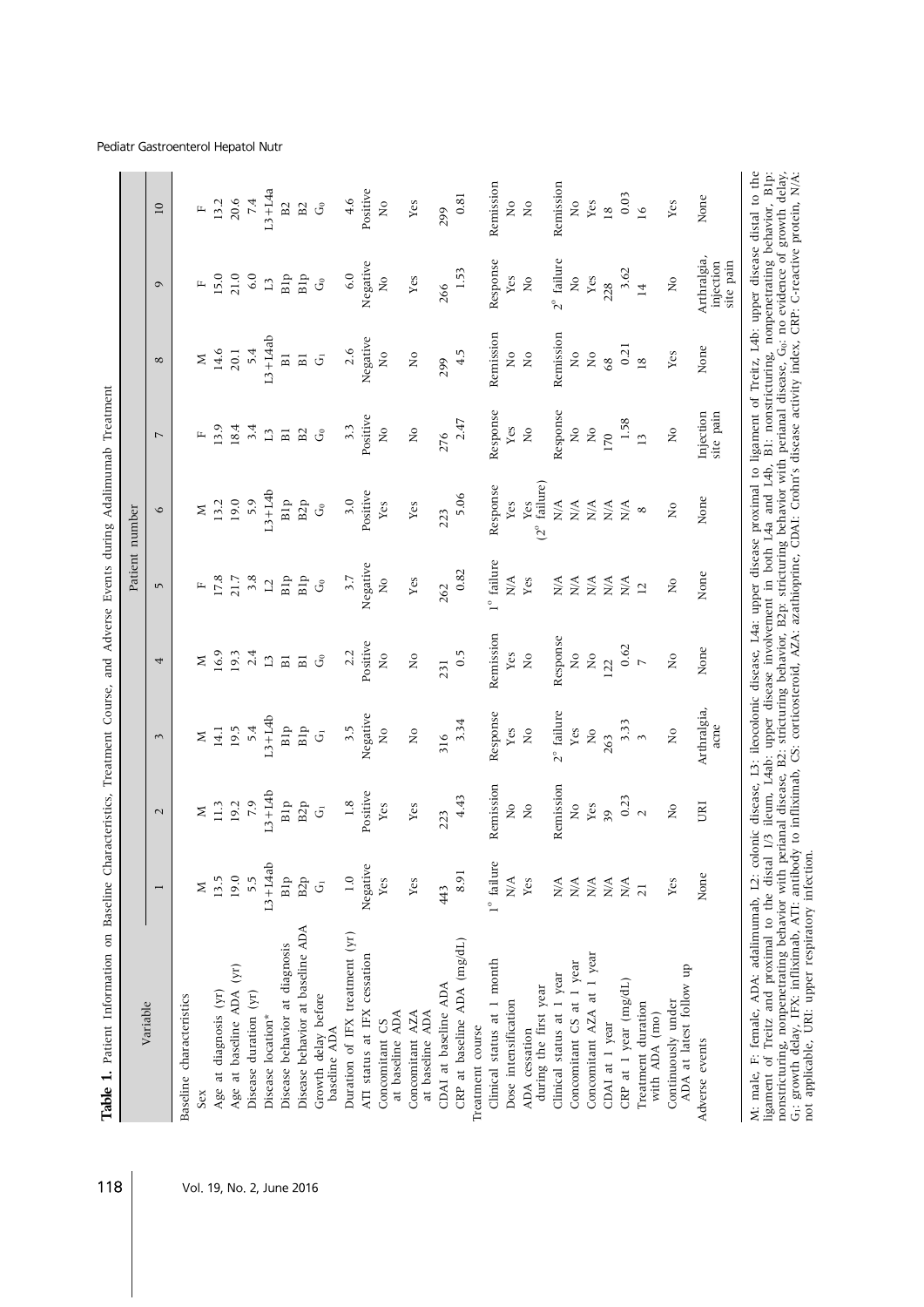Won Jae Song, et al: Adalimumab in Pediatric-Onset CD Patients

years of age, and all were 18 years or over at baseline ADA infusion. The median duration of IFX treatment before ADA was 3 years (range: 1-6 years). All patients had failed IFX due to secondary LOR and ATI was positive in 5 patients (50%). All patients had prior medication histories with azathioprine (AZA), mesalazine, and exclusive enteral nutrition, respectively. Corticosteroids had been previously administered in all patients except patient number 8, and tacrolimus had been administered in only patient number 3. Family history of inflammatory bowel disease was positive in patient number 4, whose father was a CD patient. Family histories of other relevant diseases such as malignancies, tuberculosis, or autoimmune diseases were all negative. Data regarding baseline characteristics, treatment course, and adverse events during ADA treatment are described for each subject in Table 1.

#### Clinical course and efficacy during adalimumab treatment

The median follow-up period was 12.5 months (range: 2-21 months). ADA was administered at doses of 160 mg on the first infusion, and 80 mg on the second infusion 2 weeks later. Thereafter, 40 mg of ADA were given every 2 weeks. At 1 month, 80% (8/10) of patients showed clinical response, and 40% (4/10) achieved clinical remission. Two patients were primary non-responders to ADA. Symptoms and laboratory markers worsened in one patient leading to discontinuation of ADA at 2 months, and one patient required bowel surgery at 2.5 months. Among the primary responders, 50% (4/8) required interval shortening to 1 week due to secondary LOR. One patient stopped ADA due to secondary failure at 6 months.

At 1 year from baseline ADA, 7 patients were continuously under ADA. Clinical response was observed in 71% (5/7), clinical remission in 43% (3/7), and secondary failure was observed in 29% (2/7). Among the total study patients, 50% (5/10) showed clinical response, 30% (3/10) were under clinical remission, and 50% (5/10) had failed ADA treatment during the first year (Fig. 1). For the 3 patients who were under clinical remission throughout 1 year, median CDAI was 39 (range: 39-68), and median CRP was 0.21 mg/dL (range: 0.03-0.23 mg/dL).

At ADA initiation, 3 patients (30%) were on corticosteroids, and 6 patients (60%) received combined immunosuppression with AZA. Among the 7 pa-



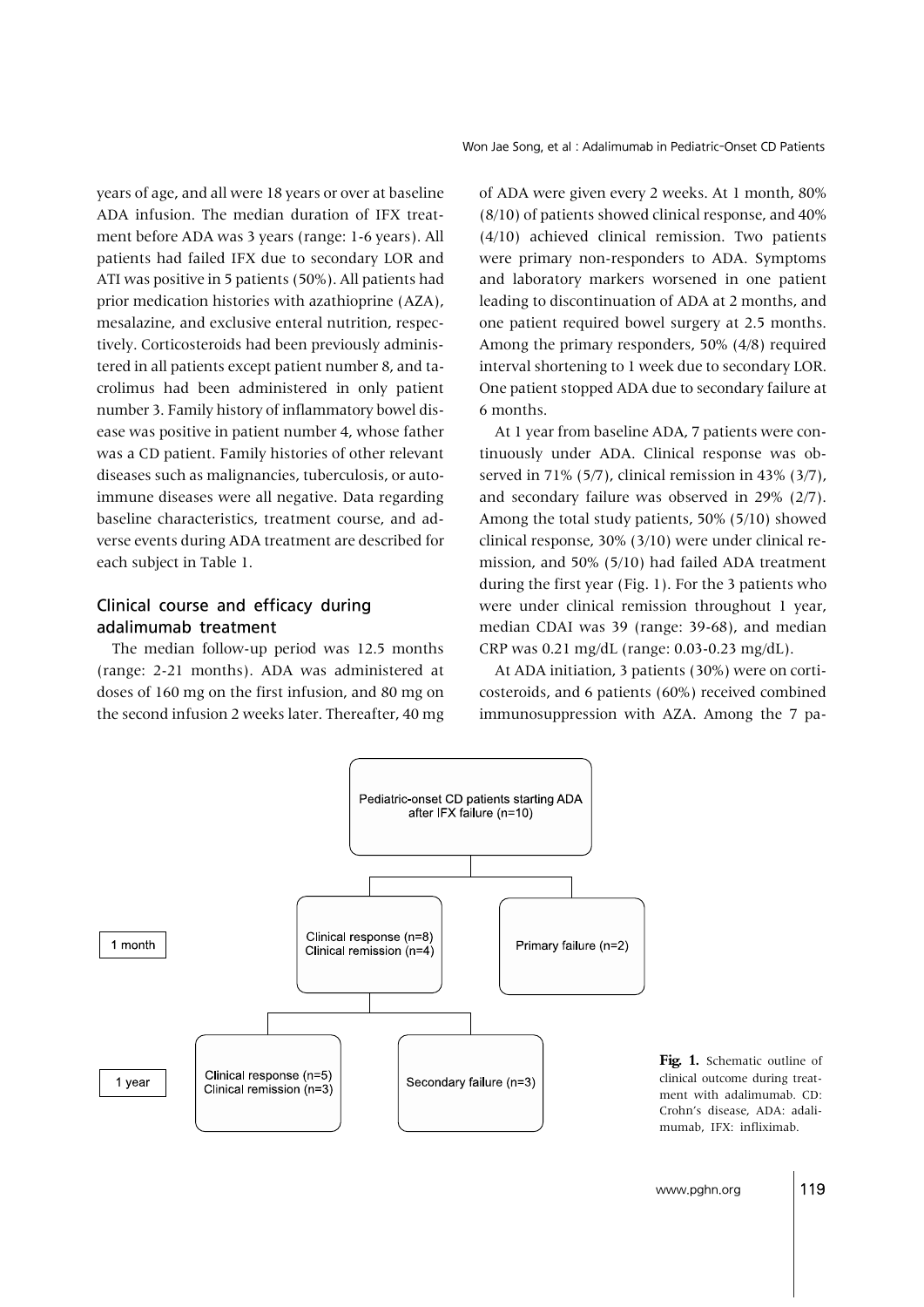Pediatr Gastroenterol Hepatol Nutr



Fig. 2. Clinical outcome between groups divided according to antibody to infliximab (ATI) status at infliximab cessation.

tients who were continuously on ADA at 1 year, 1 patient (14%) was receiving corticosteroids, and 3 patients (43%) were receiving combined immunosuppression with AZA.

The clinical outcome of the patients, divided into groups according to ATI status at IFX cessation, is outlined in Fig. 2. Comparison of clinical remission rates at 1 year according to ATI status at IFX cessation revealed rates of 40% (2/5) for those who were positive for ATI, and 20% (1/5) for those who were negative for ATI  $(p=0.583)$ . Comparison of clinical remission rates at 1 year according to combined immunosuppression status during ADA revealed rates of 33% (2/6) for those who received concomitant AZA, and 25% (1/4) for those who received only monotherapy  $(p=1.000)$ .

#### Safety of adalimumab treatment

Four adverse events occurred in 3 patients (30%) during treatment with ADA. The adverse events were injection site pain and redness in 2 patients, upper respiratory infection in 1 patient, and acne in 1 patient. However, no serious adverse event such as anaphylaxis or systemic infections leading to discontinuation of ADA occurred.

# **DISCUSSION**

This is the first study in Korea to evaluate the efficacy and safety of ADA treatment in pediatric-onset CD patients who failed IFX treatment. ADA was effective for inducing remission in 40% at 1 month and maintaining remission in 30% at 1 year in moderate-to-severe CD patients of pediatric-onset who had failed treatment with IFX. Overall, half of patients who had failed IFX benefited from treatment with ADA at 1 year without any serious adverse events.

The results of our study showed similar rates of clinical response and remission compared to previous studies in pediatric CD patients receiving ADA. According to the IMAgINE 1 study, 82.4% had responded to induction and 27.7% were in clinical remission at week 4 [11]. According to several retrospective studies based on clinical data from real-life practice, ADA was capable of inducing remission in 61-64% within a median of 2.4-3.3 months in IFX refractory patients, and among those who were continuously on ADA at 1 year, 41-53% were under remission [16-18]. However, overall ADA failure rate at 1 year was 50% in our study, showing higher rates compared to previous studies of 15-28% during the first year of treatment with ADA [16-18]. The long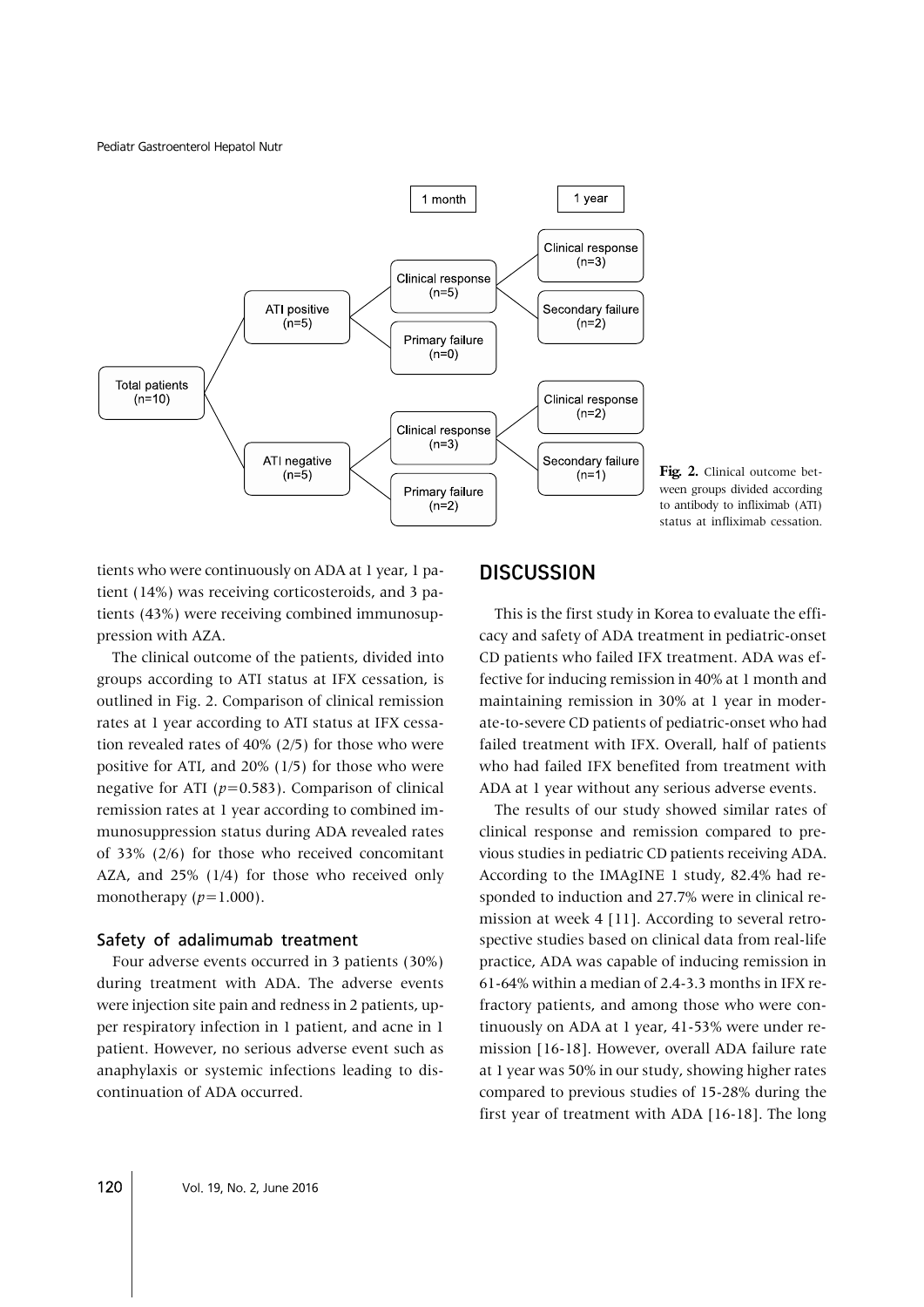disease duration (median: 5.5 years) and high percentage of patients with stricturing type behavior (50%) in our study could explain this worse outcome in our study compared to previous ones. Meanwhile, another recent retrospective study has reported similar results with our study demonstrating a cumulative probability of failure up to 55% at 1 year [19].

No significant differences in clinical remission rates were observed between groups divided according to ATI status at IFX cessation in our study, although the clinical remission rates were higher in patients with ATIs. Our results correlate with the results of the study by Cozijnsen et al. [18]. According to their study, higher remission rates and lower failure rates were observed in patients with ATIs compared to those without ATIs at the time of IFX failure, although statistical significances were not observed. The clinical remission rates were 81% (17/21) vs. 53% (9/17) for patients with ATIs vs. without ATIs ( $p=0.09$ ), and failure rates were 19%  $(4/21)$  vs.  $41\%$  (7/17) for patients with ATIs vs. without ATIs (*p*=0.13; hazard ratio, 0.37; 95% confidence interval, 0.11-1.23), respectively [18]. Meanwhile, according to a study in adult CD patients switching treatment to ADA after LOR to IFX, ATIs were associated with development of de novo antibodies to ADA (ATAs) and consequent therapeutic failure [20]. Patients with previous ATIs were significantly more likely to develop ATAs (33%) compared to those without ATIs ( $0\%$ ) ( $p=0.04$ ), and the presence of ATAs increased the risk of secondary ADA treatment failure with an odds ratio of 28 (3-248) (*p*=0.001) [20]. Further large-scale prospective studies are required to clarify this discrepancy between studies.

No significant differences in clinical remission rates were observed between groups divided according to combined immunosuppression status during ADA in our study. Our results correlate with the results of previous trials from adults, in which no beneficial effects of combination therapy were observed compared with ADA monotherapy regarding clinical response or remission in luminal CD [8-10,21]. Moreover, results from a recent meta-analysis con-

cluded that the continued use of immunomodulator therapy after starting anti-TNF therapy is no more effective than monotherapy in inducing or maintaining response or remission [22]. As serious adverse events, such as non-melanoma skin cancer and other malignancies, have been reported to be associated with co-administration of immunomodulators during ADA treatment, combination therapy during ADA should be considered individually by weighing its risk against potential benefits [23].

The major limitation of this study is the small number of included patients. Therefore, there were limitations in performing statistical analysis and deriving significant results. Another limitation of this study is the age of the patients when ADA was first initiated. All patients had received ADA after 18 years of age because ADA was not approved for usage in pediatric CD patients until May, 2015 in Korea. Therefore, no patient was under 18 years when ADA was first administered, although all were diagnosed before 18 years of age. Another limitation is that ATAs and ADA trough levels were not investigated during ADA treatment.

In conclusion, ADA was effective for 1 year without serious adverse events in half of pediatric-onset CD patients who had failed IFX treatment. Further large-scale studies in the pediatric population are required in the future, including data regarding ATAs and ADA trough levels.

## **REFERENCES**

- 1. Baumgart DC, Sandborn WJ. Inflammatory bowel disease: clinical aspects and established and evolving therapies. Lancet 2007;369:1641-57.
- 2. Louis E, Collard A, Oger AF, Degroote E, Aboul Nasr El Yafi FA, Belaiche J. Behaviour of Crohn's disease according to the vienna classification: changing pattern over the course of the disease. Gut 2001;49:777-82.
- 3. Thia KT, Sandborn WJ, Harmsen WS, Zinsmeister AR, Loftus EV Jr. Risk factors associated with progression to intestinal complications of Crohn's disease in a population-based cohort. Gastroenterology 2010;139: 1147-55.
- 4. Hanauer SB, Feagan BG, Lichtenstein GR, Mayer LF, Schreiber S, Colombel JF, et al. Maintenance in-